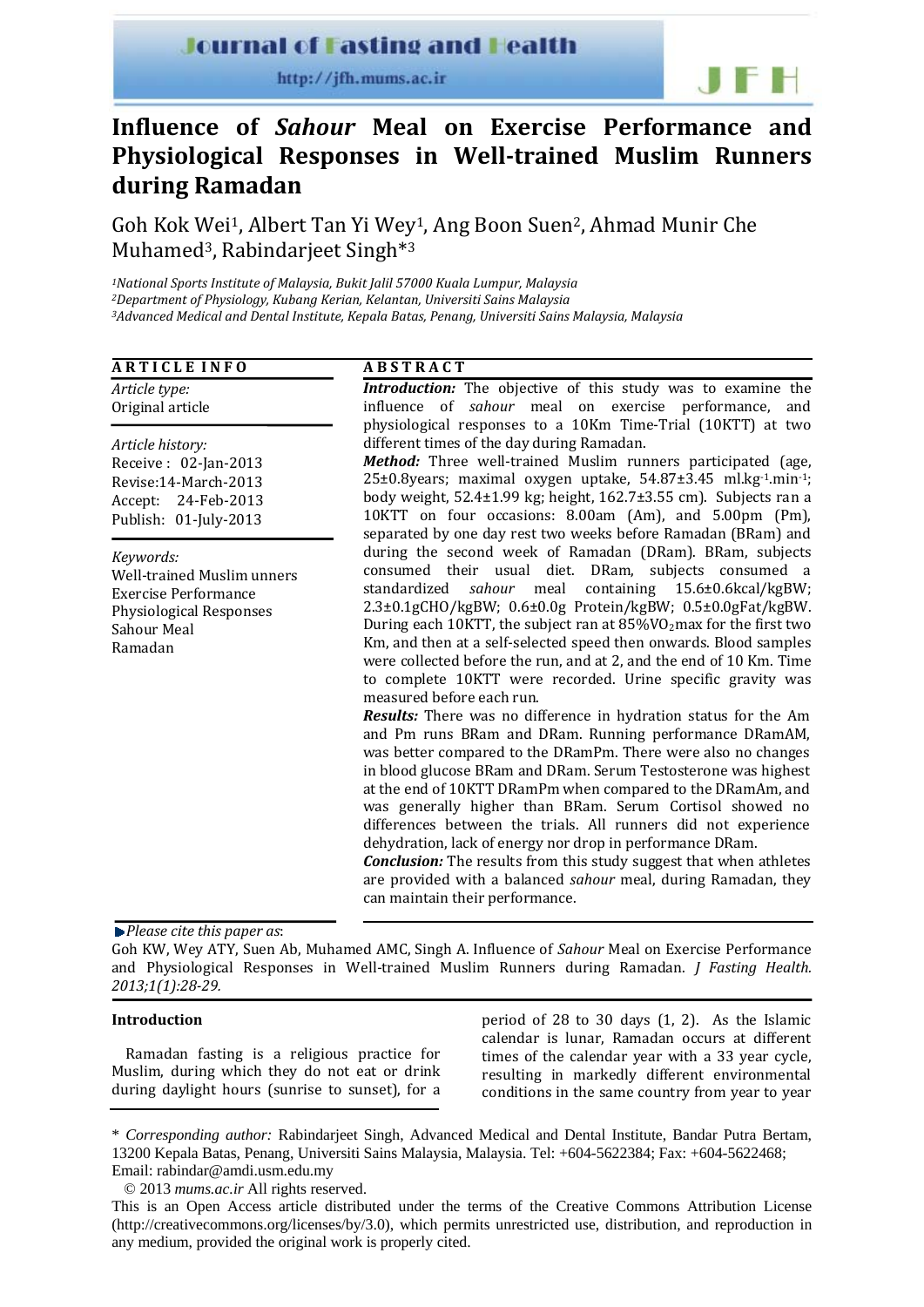(3). As the 2012 London Olympics fell during the Ramadan fasting month, there has been an increase in interest in the effects of Ramadan fasting on physical performance, particularly among Muslim athletes and coaches. Primarily, athletes and coaches are interested in knowing whether Ramadan fasting would affect their performance.

Muslim makes up around 1.9 billion of the world population (as at 2011), and 1.3 billion are from Asia (www.muslimpopulation.com). However, not only Muslims practice fasting, there are many groups who fast for their own reasons; such as Christians and Buddhists who may fast for health reasons. Strategies that can help sustain exercise performance of Muslim athletes during Ramadan fasting or other athletes, who practice fasting for their own reason, are very important.

During Ramadan fasting, typically two meals are eaten each day; one just before dawn, which is known as *sahour*, and the other after sunset, which is called *iftar* (1, 3-5). Although there are no restrictions on the quantity or type of food that can be consumed during Ramadan, but a number of nutritional and behavioral changes had been observed. For example, some people are unable to achieve energy balance due to the shift of eating time and sleeping time, some people increase fat consumption and/or consume excessive amounts of food due to the greater variety of foods available during Ramadan compared with the rest of the year (1‐6). The dietary changes may affect the substrate availability and utilization (1, 7). Food and fluid intake before, during, and after both training and competition has important implications for performance (8).

Ingestion of carbohydrate (CHO) before and during exercise has been adopted as a useful strategy to improve exercise performance as only limited glycogen can be stored in the body (9‐16), and can only last for few hours during moderate to high intensity training  $(65 - 85\% \text{ VO}_{2\text{max}})(10,$ 11, 17). When body glycogen stores are reduced, exercise intensity and work output also decrease (11).

A prolonged period without access to food and drink can be potentially harmful to health and affects performance (15). There are a number of papers identified that fasting induces short term physiological adaptations which spares the remaining carbohydrates stores, and mobilizes lipid stores to provide a substitute fuel for tissues and organs functioning (15, 18‐23). However, when compared with exercise in the fasting state, many researches have shown that ingestion of carbohydrate improved exercise performance (1, 9, and 24). The absence of food and drink for shorter periods of time (8‐12hours) has not shown conclusive effects on health and performance (7).

Based on subjective feedback from some of the coaches, many coaches believe that performance of their athletes would drop during Ramadan fasting. In addition, other questions are raised up about the influence on performance when the athlete feels dehydrated, tired and lacks energy during the fasting period.

The *sahour* (before dawn) meal and the meal after sunset (iftar) are the opportunities for the athletes to replenish glycogen stores, and consume sufficient energy for daily activity during Ramadan. Some Muslims also consume an additional meal before sleeping (25); thus, fully maximizing food intake, and reducing the risk of not achieving the energy balance.

The purpose of this research is to determine if *sahour* meal during Ramadan fasting affects 10km time trial performance either in the morning (Am, 8am) or evening (Pm, 5pm).

# **Materials and Methods**

#### *Subjects*

Six male well-trained Muslim runners were recruited to participate in the study. However three subjects were unable to complete the four testing sessions due to injuries, and work commitments leaving three runners to complete the study.

The study was approved by the Ethic Committee of Universiti Sains Malaysia (USM). The purpose and the nature of the study were explained to the subjects, and subjects provided written consent prior to the study.

#### *Experimental Design*

VO2max was measured during an intermittent graded treadmill test conducted three weeks prior to the start of Ramadan using the National Sports Institute of Malaysia (ISN) protocol (3min work stages with 1min rest intervals, starting with 10km/h and 0% gradient, after which the treadmill speed and gradient were increased by 2km/hr, and 1% until the subject could not complete the 3min work). This protocol was established by ISN as standard operating procedures (SOP) for testing Malaysia national athletes.

Subjects ran a total of four time trials, at two times of the day (morning at 8 am, and afternoon at 5pm in a randomized order). This was to determine the effect of fasting running at different times of the day. Two time trials were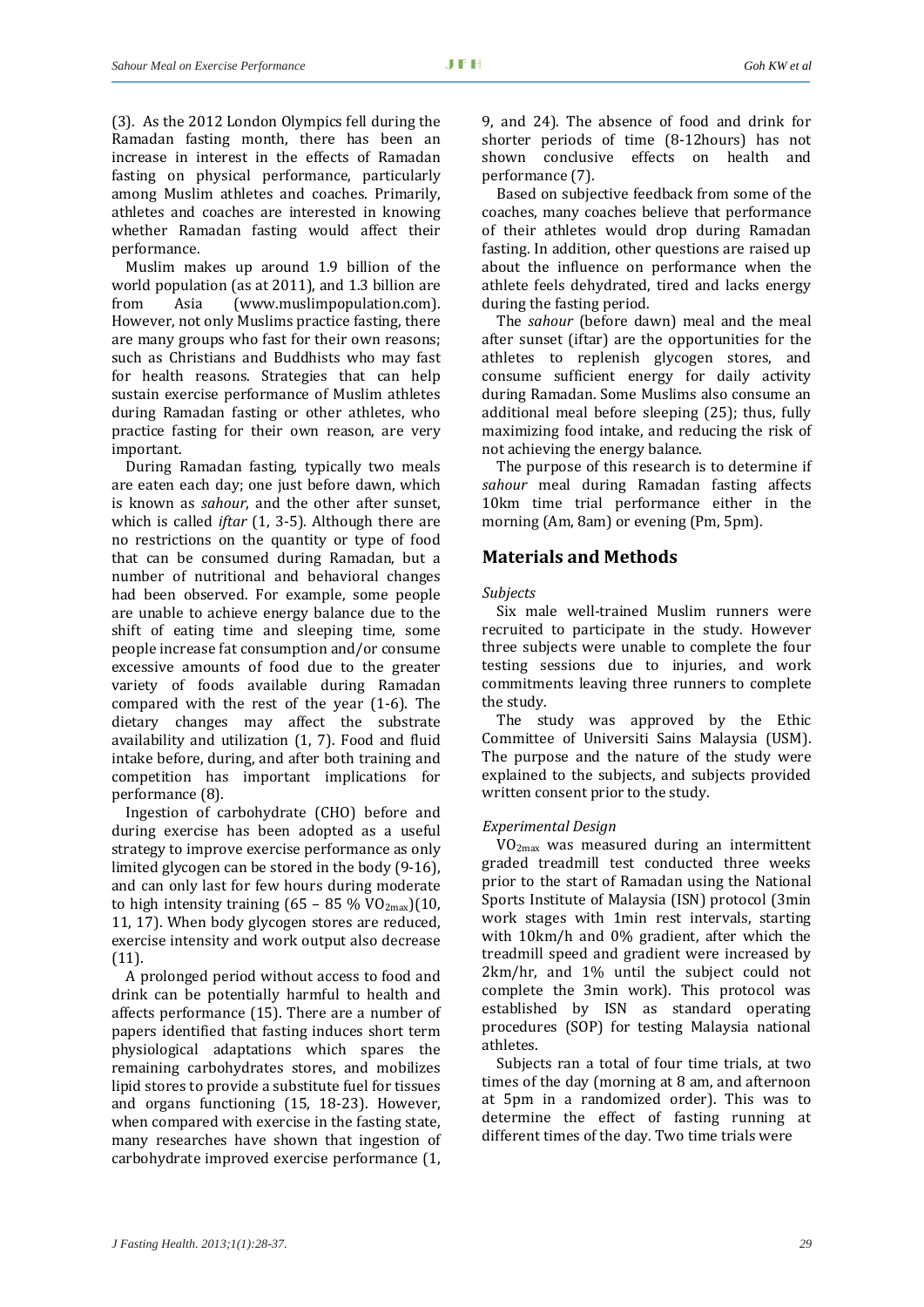| <b>Table 1.</b> Menu for Sahour Meal. |                                                                                                                                                                                                                                                                             |                                                                                                                                                                                                                                                                        |                                                                                                                                                                                                                                 |
|---------------------------------------|-----------------------------------------------------------------------------------------------------------------------------------------------------------------------------------------------------------------------------------------------------------------------------|------------------------------------------------------------------------------------------------------------------------------------------------------------------------------------------------------------------------------------------------------------------------|---------------------------------------------------------------------------------------------------------------------------------------------------------------------------------------------------------------------------------|
|                                       | Meal 1                                                                                                                                                                                                                                                                      | Meal 2                                                                                                                                                                                                                                                                 | Meal 3                                                                                                                                                                                                                          |
| Contents                              | White rice, (152g)<br>$\bullet$<br>Fish, fried in sambal chilli, (100g)<br>1 whole fried egg<br>1 wholemeal bun, (34g)<br>2 pieces of kuih talam ubi kayu,<br>(90g)<br>Orange juice (300ml)<br>Chicken soup with Chinese herb (1)<br>bowl)<br>Vegetable (kalian), (1 scoop) | • White rice, $(152g)$<br>• Beef (ginger, garlic & coconut milk),<br>(69g)<br>• Chicken, kurma, $(65g)$<br>• 1 wholemeal bun, (34g)<br>• Cake, orange flavor, (20g)<br>• Syrup rose (300ml)<br>• Chicken soup with Chinese herb (1<br>bowl)<br>• Water melon, $(250g)$ | • White rice, $(152g)$<br>• Beef, fried, $(69g)$<br>• Chicken kurma, $(65g)$<br>• 1 wholemeal bun,<br>(34g)<br>• Pudding, $(112g)$<br>• Guava juice, $(300ml)$<br>• Tom-yam soup, $(1$<br>bowl)<br>Mix vegetables, (1<br>scoop) |
| <b>Nutritional Analysis</b>           |                                                                                                                                                                                                                                                                             |                                                                                                                                                                                                                                                                        |                                                                                                                                                                                                                                 |
| Energy (kcal)                         | 812                                                                                                                                                                                                                                                                         | 811                                                                                                                                                                                                                                                                    | 833                                                                                                                                                                                                                             |
| Carbohydrate (g)                      | 125.18 (62%)                                                                                                                                                                                                                                                                | 115.12 (57%)                                                                                                                                                                                                                                                           | 124.11 (59%)                                                                                                                                                                                                                    |
| Protein $(g)$                         | 28.76 (14%)                                                                                                                                                                                                                                                                 | 26.70 (13%)                                                                                                                                                                                                                                                            | 35.43 (17%)                                                                                                                                                                                                                     |
| Fat $(g)$                             | 21.63 (24%)                                                                                                                                                                                                                                                                 | 27.42 (30%)                                                                                                                                                                                                                                                            | 21.94 (24%)                                                                                                                                                                                                                     |

conducted two weeks before Ramadan (BRam), at  $8$  am (BRamAm), and  $5$  pm (BRamPm) in a randomized order, separated by one day of rest. Another two time‐trials were conducted during the second week of Ramadan (DRam), again at 8am (DRamAm), and 5 pm (DRamPm) in a randomized order, also separated by one day of rest. Before the DRam test, a standardized *sahour* meal containing 15.6±0.6kcal/kgBW; 2.3±0.1gCHO/kgBW; 0.6±0.0 g Protein/kgBW; 0.5±0.0 gFat/kgBW (choice of Meal 1, Meal 2 or Meal 3, see Table 1) was provided at the athletes' cafeteria at the National Sports Council of Malaysia. One of the investigators was there to ensure the athletes ate their *sahour* meal. Subjects recorded their diet and daily activity for seven days, two weeks before, and during the second week of Ramadan fasting.

All trials were completed under the same environment conditions with room temperature at  $25.7\pm0.3$  °C, and room humidity at 66.7  $\pm$  1.7% in the Exercise Physiology laboratory of NSI.

## *Procedures*

During each 10 Km time trial, the subject ran either at 8 am or 5 pm in a randomized order on a motorized treadmill at the speed of  $85\%$  VO<sub>2</sub> max for the first 2 km, and thereafter runners were allowed to adjust their own running pace for the rest of the time trial.

At the each trial, on reporting to the laboratory, subjects emptied their urinary bladder, and submitted a sample of urine for the measurement of urine specific gravity for hydration status which was measured using an Atago-pocket refractometer (PAL‐10S). Then nude body weight was measured (Seca model 880, weighing accuracy of  $\pm 100$  g). A rectal temperature probe (YSI series 400 temperature probe, Yellow Springs, Ohio) was then inserted to a depth of 10cm beyond the anal sphincter. Heart rate belt was worn at the chest, which measured heart rates via a telemetry heart rate monitor (Polar system Wirelink T31, Finland).

A polyethylene catheter was inserted into the cubital vein with a three‐way stopcock for blood sampling; this remained in place during the time trial run. The patency of the catheter was maintained with heparinized saline (10IU/ml, B. Braun). Venous blood samples (4 ml) were collected 5 min (sitting) prior to the time trials, and post 1 min time trial using a 5 ml Terumo syringe. During the time trial, changes in heart rate, body temperature, room temperature, and humidity were recorded at the completion of each kilometer throughout the 10km time trial. After 5 minutes post recovery, the subjects' nude body weight was again obtained.

# *Analytical Procedure*

An aliquot (2 ml) of each blood sample was transferred into an EDTA tube for the measurement of hemoglobin, hematocrit, and red blood cells using the blood analysis system (Nihon Kohden Celltac F, Mek8222k). This sample was then centrifuged at 3000rpm for 5 minutes at  $4 \degree C$ , and the plasma was separated and frozen at  $-30$  °C, and later analyzed for testosterone (Tes) and cortisol (Cor) using the Elisa system (Decan Sunrise). The balance of the blood sample was mixed with NaF anticoagulant, and later analyzed for blood glucose and lactate using the YSI 2300 STAT Plus system.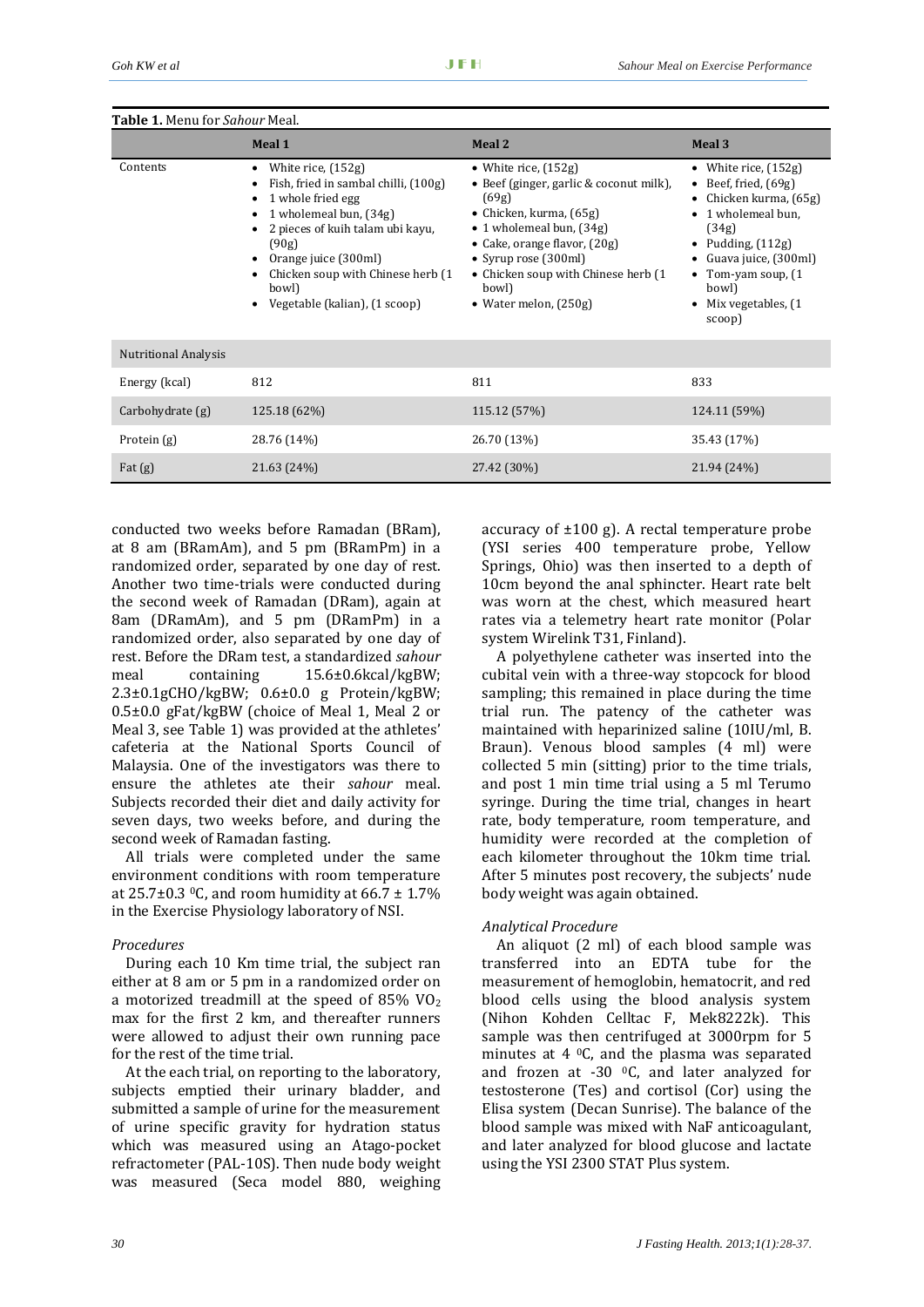| Table 2. Demographic, Physical Fitness, and Anthropometry of Subjects. |                |                |           |                  |  |  |  |  |
|------------------------------------------------------------------------|----------------|----------------|-----------|------------------|--|--|--|--|
| <b>Variables</b>                                                       | S <sub>1</sub> | S <sub>2</sub> | <b>S3</b> | <b>Mean</b> ±SD  |  |  |  |  |
| Age                                                                    | 24             | 26             | 25        | $25 + 1$         |  |  |  |  |
| Height (cm)                                                            | 165.8          | 157.7          | 165.1     | $162.9 \pm 4.5$  |  |  |  |  |
| Weight (kg)                                                            | 50.7           | 52.0           | 54.6      | $52.4 \pm 2.0$   |  |  |  |  |
| $BMI$ (kg/m2)                                                          | 18.5           | 20.8           | 20.1      | $19.8 \pm 1.2$   |  |  |  |  |
| Sum of 7 skinfold thicknesses (mm)                                     | 29.9           | 37.5           | 32.9      | $33.4 \pm 3.8$   |  |  |  |  |
| $VO_{2max}$ (ml.kg <sup>-1</sup> .min <sup>-1</sup> )                  | 57.7           | 56.9           | 50.0      | $54.9{\pm}4.2$   |  |  |  |  |
| Speed Max (km.hr-1)                                                    | 18.0           | 16.0           | 16.0      | $16.7 \pm 1.2$   |  |  |  |  |
| Maximum Heart Rate (bpm)                                               | 195            | 213            | 188       | $198.7 \pm 12.9$ |  |  |  |  |

**Table 3.** Energy Intake (EI), Energy Expenditure (EE), Percent Macronutrient Intake and Breakfast Intake Before (BRam) and During (DRam) Ramadan (Mean±SD).

|     | EI (kcal)      |                | EE (kcal)         |                          | CHO (%)        | Prot $(\% )$   |                | Fat $(\%)$     |                |                | <b>Breakfast</b> |             |
|-----|----------------|----------------|-------------------|--------------------------|----------------|----------------|----------------|----------------|----------------|----------------|------------------|-------------|
|     |                |                |                   |                          |                |                |                |                |                |                | (kcal)           |             |
| Sub | <b>BRam</b>    | DRam**         | <b>BRam</b>       | <b>DRam</b>              | <b>BRam</b>    | <b>DRam</b>    | <b>BRam</b>    | <b>DRam</b>    | <b>BRam</b>    | <b>DRam</b>    | <b>BRam</b>      | <b>DRam</b> |
|     |                |                |                   |                          |                |                |                |                |                |                |                  |             |
|     | 1228±240       | 1552±330       | $\qquad \qquad -$ | $\overline{\phantom{a}}$ | $65.5 \pm 6.5$ | $62.9 \pm 5.8$ | $14.9 \pm 2.5$ | $15.2 \pm 3.4$ | $19.6 \pm 5.1$ | $21.9 \pm 5.3$ | 480              | 833*        |
| 2   | 1839±352       | 1803±562       | 2502±297          | $2021 \pm 261$           | $51.3 \pm 4.5$ | $59.1 \pm 4.6$ | $17.9 + 4.8$   | $15.6 \pm 2.4$ | $30.7 + 4.7$   | $25.3 \pm 3.1$ | 265              | 811*        |
| 3   | $2641 \pm 455$ | $2211 \pm 453$ | 2472±230          | 2341±188                 | $51.1 \pm 9.3$ | $54.1 \pm 5.9$ | $16.6 \pm 2.8$ | $17.9 \pm 3.6$ | $32.8 \pm 8.8$ | $28.2 \pm 7.0$ | 489              | 812*        |

missing data as the physical activity diary was not completed

\*Sahour Meal

\*\* Energy intake DRam was measured the food consumed started from Iftar to Sahour

**Table 4.** Morning (Am) and Evening (Pm) Urine Specific Gravity Before (BRam) and During (DRam) Ramadan.

|                | Urine specific gravity (USG) |               |               |               |  |  |  |  |
|----------------|------------------------------|---------------|---------------|---------------|--|--|--|--|
| <b>Subject</b> | <b>BRamAm</b>                | <b>DRamAm</b> | <b>BRamPm</b> | <b>DRamPm</b> |  |  |  |  |
| 1              | 1.029                        | 1.026         | 1.027         | 1.020         |  |  |  |  |
| 2              | 1.010                        | 1.003         | 1.013         | 1.012         |  |  |  |  |
| 3              | 1.009                        | 1.013         | 1.014         | 1.017         |  |  |  |  |

#### *Anthropometry, Food Intake and Physical Activity*

Anthropometry was estimated from skinfolds measured by an ISAK (International Society for the Advancement of Kinanthropometry) level II anthropometrist. To obtain a representative sample of dietary intake, athletes were asked to record all food consumed for seven consecutive days using a food dairy two weeks before the Ramadan (BRam trial), and during the second week of Ramadan (DRam trial). Data from the nutritional diaries was used to calculate the intake of total energy, carbohydrate, protein, and fat using the Malaysian Food Composition tables, and Atlas of Food Exchanges and Portion Sizes  $(26, 27)$ . At the same time as the food diaries were completed, subjects also recorded their physical activities. Data from the physical activity diaries was used to calculate daily energy **Table 5.** 10km Time Trial Performance (min) in the Morning (Am) and Evening (Pm) Before (BRam) and During (DRam) Ramadan.

|                | Time to complete 10Km Time Trail (min) |               |               |               |  |  |  |  |  |
|----------------|----------------------------------------|---------------|---------------|---------------|--|--|--|--|--|
| <b>Subject</b> | <b>BRamAm</b>                          | <b>DRamAm</b> | <b>BRamPm</b> | <b>DRamPm</b> |  |  |  |  |  |
| 1              | 42.95                                  | 40.30         | 39.28         | 42.22         |  |  |  |  |  |
| 2              | 47.18                                  | 46.87         | 48.67         | 47.23         |  |  |  |  |  |
| 3              | 49.97                                  | 48.02         | 48.87         | 48.90         |  |  |  |  |  |

expenditure. These activities were subdivided into categories of activity ranging from light to heavy, such as relaxing to fast running, respectively. Subjects were also required to record in detail their individual activities each day including type, intensity, and duration of activity. The Compendium of Physical Activity (28) was used to assign the metabolic equivalent of each activity.

#### *Statistical Analysis*

Where appropriate, dates were reported as means and standard deviations using a statistical analysis package (SPSS version 16, Chicago, IL).

#### **Results**

Mean age, height, weight, BMI, sum of 7 skinfolds, maximal oxygen uptake, maximal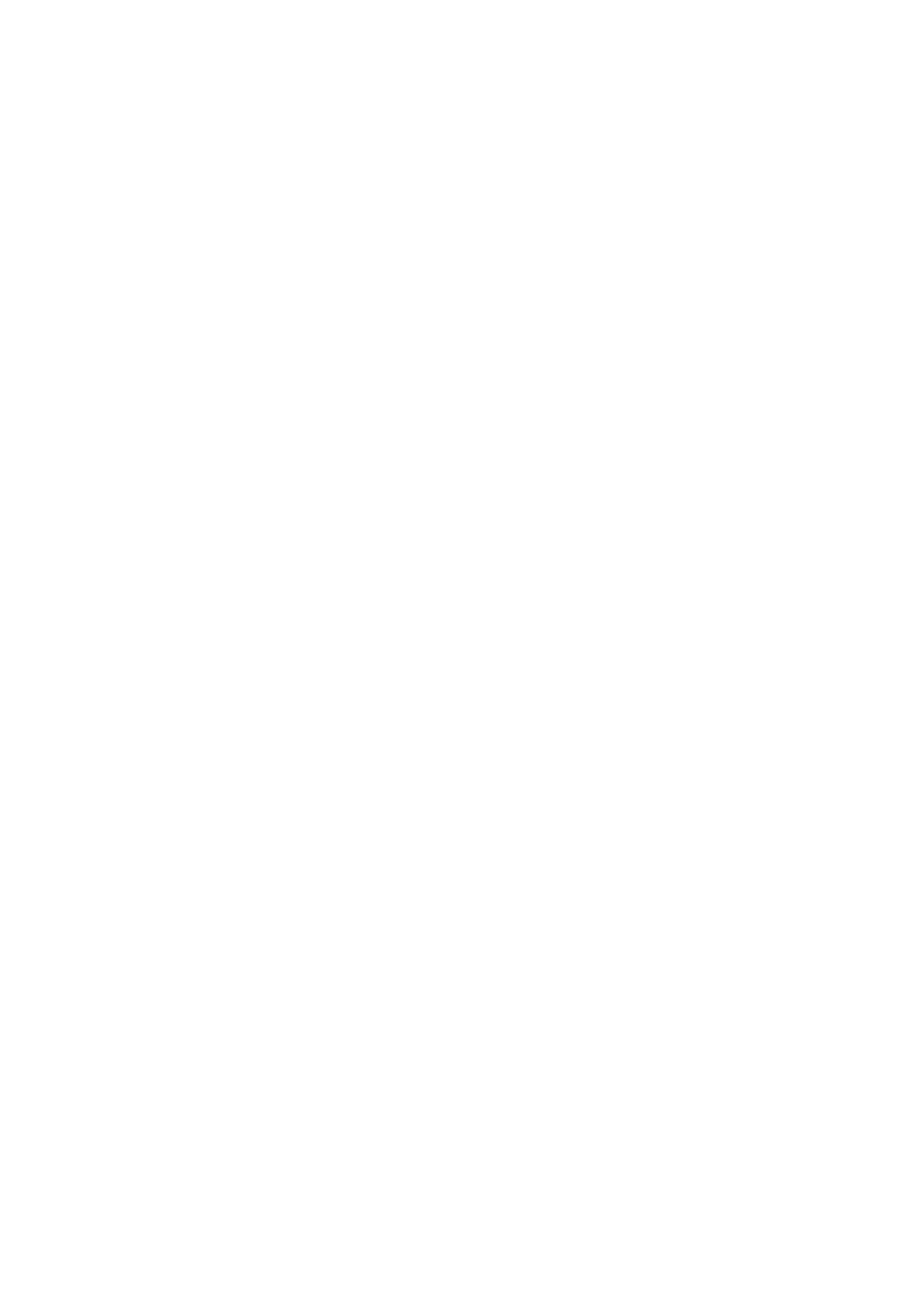| <b>Table 6.</b> Heart Rate and Rectal Temperature at Rest, and at the End of the Time Trial in the Morning (Am) and |  |  |  |
|---------------------------------------------------------------------------------------------------------------------|--|--|--|
| Evening (Pm) Before (BRam) and During (DRam) Ramadan.                                                               |  |  |  |

|                  | Rest                    |               |               |               | At the End of Time Trial |               |               |                   |
|------------------|-------------------------|---------------|---------------|---------------|--------------------------|---------------|---------------|-------------------|
| Subject          | <b>BRamAm</b>           | <b>DRamAm</b> | <b>BRamPm</b> | <b>DRamPm</b> | <b>BRamAm</b>            | <b>DRamAm</b> | <b>BRamPm</b> | <b>DRamP</b><br>m |
| Heart rate (bpm) |                         |               |               |               |                          |               |               |                   |
| $\mathbf{1}$     | 76                      | 66            | 66            | 59            | 164                      | 186           | 184           | 178               |
| 2                | 79                      | 64            | 67            | 55            | 182                      | 186           | 182           | 183               |
| 3                | 76                      | 71            | 77            | 64            | 189                      | 186           | 189           | 192               |
|                  | Rectal temperature (°C) |               |               |               |                          |               |               |                   |
| $\mathbf{1}$     | 36.7                    | 36.8          | 36.2          | 36.3          | 38.9                     | 38.9          | 39.2          | 38.6              |
| 2                | 37.4                    | 37.1          | 37.4          | 37.0          | 39.9                     | 39.7          | 39.8          | 39.5              |
| 3                | 37.6                    | 37.0          | 37.5          | 37.1          | 40.4                     | 40.2          | 40.6          | 40.1              |

**Table 7.** Lactate, Glucose, Cortisol and Testosterone at Rest, and at the End of the Time Trial in the Morning (Am) and Evening (Pm) Before (BRam) and During (DRam) Ramadan.

|                    | Rest                     |               |               |               | At the End of Time Trial |               |               |               |  |  |
|--------------------|--------------------------|---------------|---------------|---------------|--------------------------|---------------|---------------|---------------|--|--|
| <b>Subject</b>     | <b>BRamAm</b>            | <b>DRamAm</b> | <b>BRamPm</b> | <b>DRamPm</b> | <b>BRamAm</b>            | <b>DRamAm</b> | <b>BRamPm</b> | <b>DRamPm</b> |  |  |
|                    | Lactate (mmol.L-1)       |               |               |               |                          |               |               |               |  |  |
| $\mathbf{1}$       | 0.99                     | 1.07          | 1.51          | 1.27          | 2.09                     | 8.92          | 10.60         | 6.12          |  |  |
| 2                  | 1.65                     | 1.98          | 2.81          | 2.20          | 8.53                     | 9.35          | 8.06          | 9.03          |  |  |
| 3                  | 1.78                     | 1.84          | 2.44          | 3.41          | 9.77                     | 10.30         | 9.19          | 11.60         |  |  |
|                    | Blood glucose (mmol.L-1) |               |               |               |                          |               |               |               |  |  |
| $\,1\,$            | 5.12                     | 5.22          | 4.81          | 4.62          | 6.37                     | 7.68          | 8.80          | 8.61          |  |  |
| $\overline{2}$     | 5.13                     | 5.46          | 4.60          | 5.30          | 6.12                     | 6.72          | 5.71          | 8.48          |  |  |
| 3                  | 4.98                     | 6.17          | 5.37          | 4.99          | 5.50                     | 5.58          | 5.56          | 8.12          |  |  |
| Cortisol (ng.mL-1) |                          |               |               |               |                          |               |               |               |  |  |
| $\mathbf{1}$       | 193.47                   | 64.30         | 180.90        | 197.29        | 275.20                   | 195.60        | 127.70        | 157.98        |  |  |
| 2                  | 186.84                   | 170.07        | 91.33         | 119.04        | 216.34                   | 287.66        | 208.27        | 238.56        |  |  |
| $\overline{3}$     | 165.99                   | 226.06        | 124.71        | 137.06        | 264.73                   | 250.45        | 285.89        | 235.06        |  |  |
|                    | Testosterone (ng.mL-1)   |               |               |               |                          |               |               |               |  |  |
| $\mathbf{1}$       | 3.74                     | 6.11          | 5.22          | 6.62          | 6.09                     | 10.27         | 8.23          | 9.86          |  |  |
| $\overline{2}$     | 7.64                     | 7.07          | 7.19          | 9.19          | 10.36                    | 10.59         | 9.62          | 12.01         |  |  |
| 3                  | 8.53                     | 6.49          | 6.08          | 7.66          | 11.13                    | 10.12         | 8.17          | 9.41          |  |  |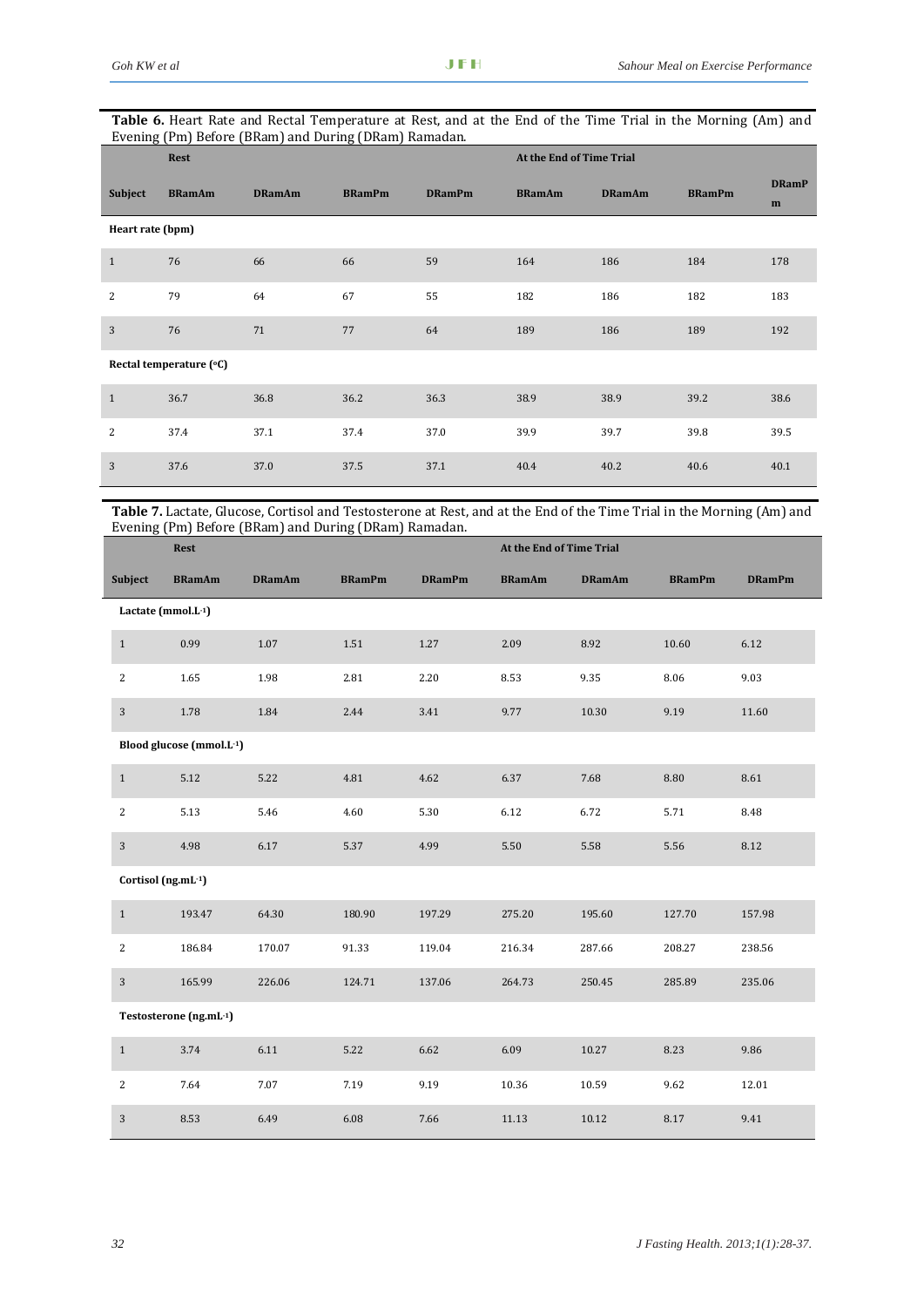| <b>Table 8.</b> Red Blood Cell, Hemoglobin and Hematocrit at Rest and at the End of the Time Trial in the Morning (Am) |
|------------------------------------------------------------------------------------------------------------------------|
| and Evening (Pm) Before (BRam) and During (DRam) Ramadan.                                                              |

| and Brennig († 111) Berore (Brunn) and Buring (Brunn) Ramadan | <b>Rest</b>              |               |               | At the End of Time Trial |               |               |               |               |
|---------------------------------------------------------------|--------------------------|---------------|---------------|--------------------------|---------------|---------------|---------------|---------------|
| <b>Subject</b>                                                | <b>BRamAm</b>            | <b>DRamAm</b> | <b>BRamPm</b> | <b>DRamPm</b>            | <b>BRamAm</b> | <b>DRamAm</b> | <b>BRamPm</b> | <b>DRamPm</b> |
|                                                               | Lactate (mmol.L-1)       |               |               |                          |               |               |               |               |
| $\mathbf{1}$                                                  | 0.99                     | 1.07          | 1.51          | 1.27                     | 2.09          | 8.92          | 10.60         | 6.12          |
| 2                                                             | 1.65                     | 1.98          | 2.81          | 2.20                     | 8.53          | 9.35          | 8.06          | 9.03          |
| $\mathbf{3}$                                                  | 1.78                     | 1.84          | 2.44          | 3.41                     | 9.77          | 10.30         | 9.19          | 11.60         |
|                                                               | Blood glucose (mmol.L-1) |               |               |                          |               |               |               |               |
| $\mathbf{1}$                                                  | 5.12                     | 5.22          | 4.81          | 4.62                     | 6.37          | 7.68          | 8.80          | 8.61          |
| 2                                                             | 5.13                     | 5.46          | 4.60          | 5.30                     | 6.12          | 6.72          | 5.71          | 8.48          |
| $\overline{3}$                                                | 4.98                     | 6.17          | 5.37          | 4.99                     | 5.50          | 5.58          | 5.56          | 8.12          |
|                                                               | Cortisol (ng.mL-1)       |               |               |                          |               |               |               |               |
| $\mathbf{1}$                                                  | 193.47                   | 64.30         | 180.90        | 197.29                   | 275.20        | 195.60        | 127.70        | 157.98        |
| 2                                                             | 186.84                   | 170.07        | 91.33         | 119.04                   | 216.34        | 287.66        | 208.27        | 238.56        |
| $\overline{3}$                                                | 165.99                   | 226.06        | 124.71        | 137.06                   | 264.73        | 250.45        | 285.89        | 235.06        |
|                                                               | Testosterone (ng.mL-1)   |               |               |                          |               |               |               |               |
| $\mathbf{1}$                                                  | 3.74                     | 6.11          | 5.22          | 6.62                     | 6.09          | 10.27         | 8.23          | 9.86          |
| 2                                                             | 7.64                     | 7.07          | 7.19          | 9.19                     | 10.36         | 10.59         | 9.62          | 12.01         |
| 3                                                             | 8.53                     | 6.49          | 6.08          | 7.66                     | 11.13         | 10.12         | 8.17          | 9.41          |

running speed, and maximal heart rate of the subjects are shown in Table 2. Values for energy intake (EI), energy expenditure (EE), and breakfast caloric intake of each subject BRam and DRam are shown in Table 3. The breakfast calorie intake of three subjects DRam was higher compared to BRam.

Urine specific gravity (USG), which indicates the level of dehydration of the subjects, with a USG of >1.020 considered to be dehydrated is shown in Table 4. At the 8am trial subjects S2 and S3 were considered to be in a hydrated state both BRam and DRam trials, while subject S1 was in a dehydrated state both BRam and DRam. Before the 5pm time trial, there were no differences in hydration status for subjects S2 and S3 before and during Ramadan, but S1 was in a dehydrated state before Ramadan (BRamPm).

The time to complete the morning 10km time trial was faster DRam than BRam for all the three subjects (Table 5). The improvement in times DRam, compared to BRam, were 6.1%, 3.9%, and 0.7% for subjects S1, S2, and S3 respectively. During the evening Ramadan trial (5 pm), the time to complete the 10KTT was mixed, with subject S2 completing 3% faster, and subject S1 7.5% slower. The time to complete the evening run was similar for S1 before and during Ramadan.

Resting heart rates DRam were lower for all the subjects when compared to BRam (Table 6). At the end of the time trials, the heart rates of all the subjects were similar in BRam and DRam trials irrespective of the time of the run, except S1, his BRamAm was lower, but BRamPm was higher at the end of the time trial. There were no differences in rectal temperatures BRam and DRam at rest or even at the end of the time trial (Table 6).

Blood glucose levels were within the normal range, and were similar in BRam and DRam at rest (Table 7). Interestingly, blood glucose levels were higher at the end of the evening time trial during Ramadan (DRamPm). Blood lactate levels were generally higher DRam at the end of the time trial for both morning and evening time trials, except S1 DRamPm. Cortisol levels were generally higher at the end of the time trial, irrespective of the time of the run, but were within the normal range. Similar trend were seen for testosterone levels (Table 7).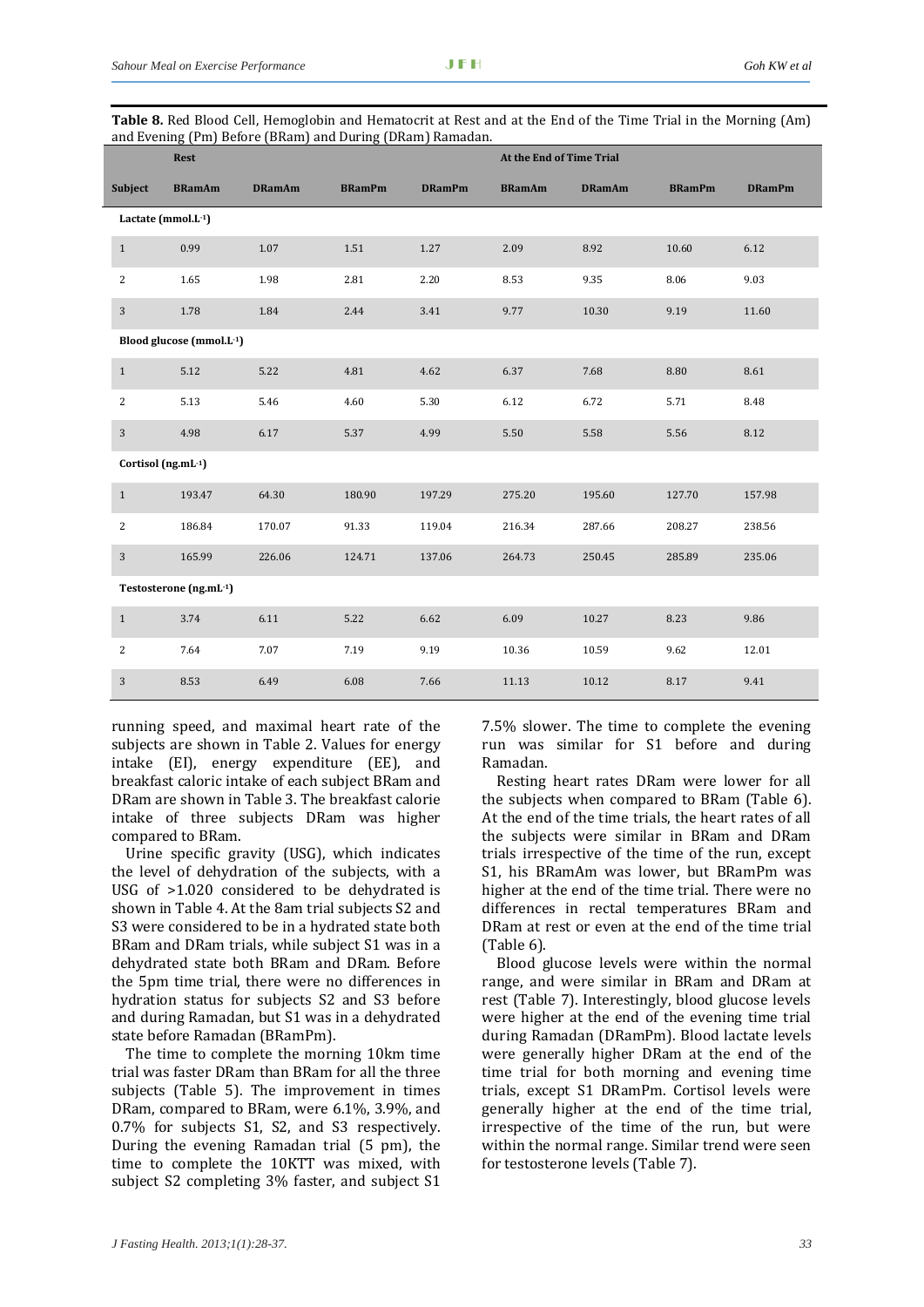Hematocrit was generally higher DRam for both the morning and evening samples which increased at the end of the time trials (Table 8). All other blood parameters were within the normal range both BRam and DRam (Table 8).

# **Discussion**

The major concerns of DRam fasting for athletes are hydration status, lack of energy, and drop of performance during competition. DRam fasting, the time to complete the 10km time trial was generally faster for all the three subjects after a *sahour* meal, which was provided 3 hours before the time trial. The calorie intakes three hours before the time trial were higher DRam compared to their normal breakfast BRam. In fact, the ingestion of meal before exercise resulted in improved exercise performance (29, 30). Three hours is usually sufficient to digest and absorb the nutrients, and thus providing adequate carbohydrate and energy for the athletes.

In addition, ingestion of a meal in combination of carbohydrate and protein would cause the rise of blood glucose and amino acid concentrations, and inhibits the breakdown of proteins, stimulating synthesis, and promotes net positive protein balance due to the effect of insulin (16, 31). Insulin would stimulate to promote storage of ingested nutrients including muscle glycogen synthesis, suppress mobilization of endogenous carbohydrate, and lipid stores (22, 31, 32).

In this study, a complete meal mixture with a variety food (rice, fish, chicken, vegetables, and fruits), and cooking methods during *sahour* meal may serve to lower the glycemic index of food. Studies have shown that the fat oxidation after 3 hours consuming low glycemic index meals was significantly higher compared to the consumption of high glycemic meal (33‐34). This suggests that greater rate of fat oxidation is of potential benefit during prolonged constant pace running, because it reduces the rate of oxidation of carbohydrate, and thus delays the depletion of the limited fuel store (33).

In this study, we also found that no subject experienced low blood glucose DRam, even at 5pm after 12 hours of fasting. However, the performance during the 10km time trial at 5pm was varied (Table 5). The time to complete the 10KTT for the subject S1 was slower (7.5%) in DRam trial. However the time to complete the 10KTT was 3% faster for subject S2 but for subject S3 there was no change in performance. These results suggest that the influence of Ramadan fasting on performance is highly individualized. Based on heart rate, rectal

temperature, and lactate, it is perceived that subject S1 did not push to his limit.

During the fasting state, and prolonged exercise body would rely on fat as an energy substrate due to insufficient glucose and glycogen. There would be an increase in fat mobilization from adipocytes to the contracting muscle for oxidation, and allowing muscle function to continue through gluconeogenesis (7, 15, 18, 20, 21, 23, 35). Hence, this might spare the carbohydrate storage. This may explain why during Ramadan fasting, none of the subjects experienced low blood glucose either during the morning or evening runs. Studies conducted on animals suggest that animal exposed to repeat fasting can develop a greater capacity to store, reserve, and manufacture carbohydrate in the liver (23).

Most importantly, the energy dense *sahour* meal in our study provided sufficient energy for the subjects for their daily activity, and indeed led to improvement in the time to complete the 10km DRamAM time trial, and prevented the drop of performance DRamPM time trial (5 pm).

Another interesting result from this case study showed that, there was no difference in hydration status for subjects S2 and S3 DRam at 5pm, and with subject S1 which was in a hydrated state following Ramadan at 5pm. Chaouaachi *et al* (2009) suggested that during Ramadan fasting, body water conservation occurs, and their data showed that hydration status, fluid and electrolyte balance during fasting are not chronically affected, in athletes (1). In addition, after sunset, individual are allowed to eat and drink freely, if athletes fully use this time frame, there should be sufficient time for rehydration.

Most studies indicate that cortisol output increases with exercise intensity, accelerating lipolysis, ketogenesis, and proteolysis. However, high serum concentrations of cortisol initiate excessive protein breakdown, tissue wasting, and negative nitrogen balance (16, 17). There was no evidence in this study to suggest that the athletes were affected in this way. In well trained athletes, plasma cortisol levels tend to increase less compared to sedentary subjects who perform the same absolute level of submaximal exercise (16, 35). Emotional or psychological stress may also induce a decline of cortisol response, and lead to peripheral fatigue, and impaired exercise performance (16, 17). This could explain the drop in cortisol for S1 after exercise during 5pm trial.

Studies also shown that, exercise would increase the serum concentration of testosterone (16), which is consistent with the results of our study. Based on the data, the testosterone levels were generally higher DRamPm, and after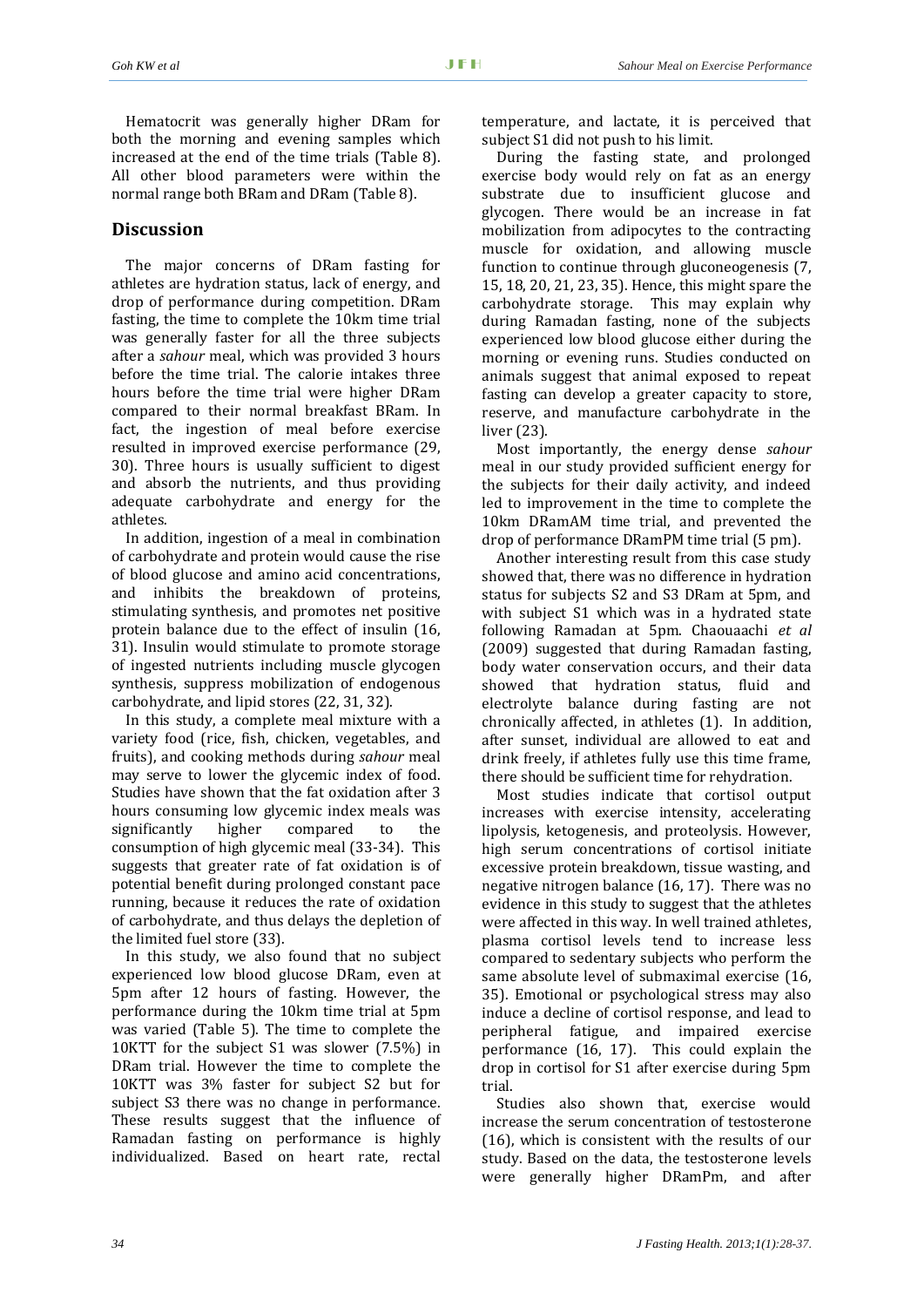exercise testosterone levels were further increased compare to BRamPm. This suggested that stress factor (fasting) may have an effect on testosterone, which can increase testosterone level (16).

Some of coaches and athletes worry about having insufficient energy during Ramadan fasting. However, a previous study has suggested that, although frequency of meal intake decreases during Ramadan, caloric intake per meal increases with an increased preference for fatty and sugary foods (1, 3, 23, 28). These results however may be affected by differences in food choices, geographical, socioeconomic, and cultural differences among groups and regions (1, 3, 19, 23, 32). In fact, the feeding time period allows for sufficient food intake during Ramadan, thus meaning caloric deficit does not occur, with some studies showing no significant weight change or only a small weight loss (1, 2, 3, 4, 36) and few studies also showed that there is a small drop‐off in the amount of body fat, but is not significant (3, 6, 23, 37, 38).

Based on the 7‐day energy intake and physical activity diaries, DRam fasting, subjects achieved energy balance compared to the negative energy balance reported BRam. This suggests that the subjects were able to maintain their energy input despite fasting during the day.

A few studies have reported that Ramadan fasting decreased athletic performance capacities, in 800 m, 3000 m, 5000 m races, maximal strength, and jump performance (1, 2, 4, 7); although other studies (7, 36, 38) have shown no effect in other different forms of exercise. The same case goes for the physiological parameters; little difference has been observed (2). In our study, during a 10 km race Ramadan fasting appeared to have little effect on performance. In fact during morning trial (DR am, 8 am), subjects performed better but for evening DRam trial (5 pm) performance result were mixed. This improvement in performance in the morning may have been due to the better premeal DRam compared to the premeal BRam.

Similar results were found by Chtourou *et al* (2012) who showed that there was a significant decrease in power output in the evening during Ramadan, with no changes during morning tests. In addition, the diurnal variations of muscle fatigue increased during the second week, and at the end of Ramadan for the evening test sessions only (39). This may have been due to the sleep loss or increased time awake leading to increased fatigue. Another study showed that 4 hours sleep deprivation at the end of the night starting from 3am to 6am, impaired anaerobic performance during the Wingate test in the evening, but not for the morning test (40).

#### **Conclusion**

Based on the results of this case study, no subjects demonstrated low blood glucose, serious dehydration, lack of energy, and there was no consistent fall in exercise performance. We concluded that, Ramadan does not affect the performance of a 10km race, and in fact the time for completing the morning 10km time trial during Ramadan was improved when subjects ate their *sahour* meal. The energy dense meal during *sahour* may sustain the performance of athletes during Ramadan fasting. While many athletes who fast (abstaining from food intake after dawn until the evening) may feel dizziness and fatigue, but none of the subjects in this study reported this condition. The food records showed that the subjects were in energy balance during Ramadan, thus providing sufficient substrate during Ramadan. Based on the blood profile, we could also conclude that there was no adverse effect during Ramadan fasting on the 10km run performance. This was achieved by providing a balanced *sahour* meal. Thus with appropriate nutrition strategies during Ramadan, athletes can sustain their 10km running performances.

#### **Acknowledgement**

We would like to thank the subjects who participated in this study, and particularly the three subjects who completed the testing schedule. We would also like to thank Universiti Sains of Malaysia (USM) for supporting this study (grant USM 1001/CIPPT/812076). Furthermore, we would like to thank the National Sports Institute, Bukit Jalil for providing the facilities for the data collection. We would also like to thank the staff of NSI for their assistance in data collection for this study, and Dr Noela Wilson for assisting with preparation of this manuscript.

#### **Conflict of interest**

None

#### **References**

- 1. Chaouachi A, Leiper IB, Souissi N, Coutts AI, Chamari K. Effects of Ramadan intermittent fasting on sports performance and training: A Review. *Int J Sports Physiol. Perform* 2009;4:419‐34.
- 2. Brisswalter J, Bouhlel E, Falola J, Abbiss C, Vallier J, Hauswirth C. Effects of Ramadan intermittent fasting on middle‐distance running performance in well-trained runners. *Clin J Sport Med* 2011;21(5):422‐27.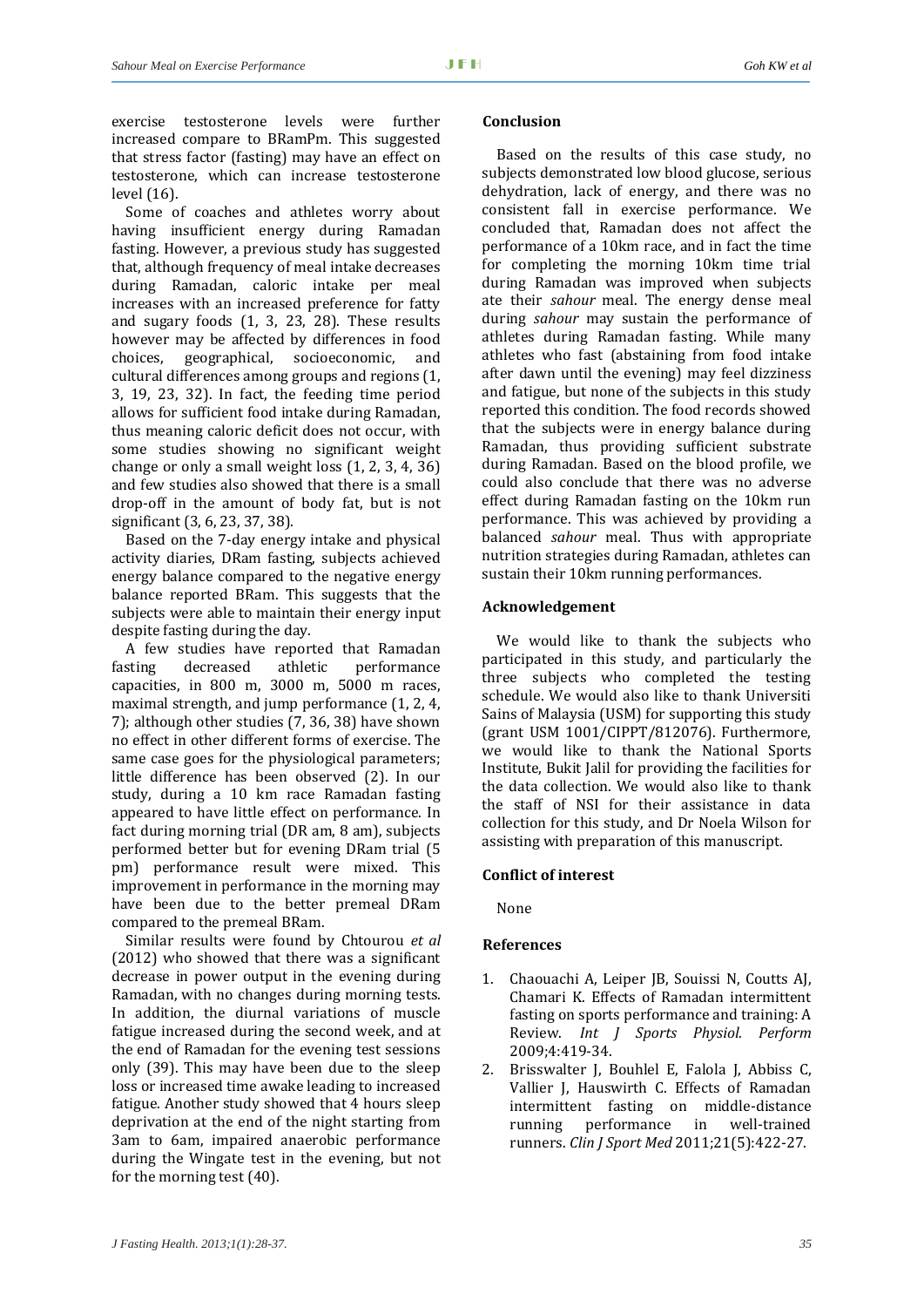- 3. Trepanowski JF, Bloomer RJ. Review of The Impact of Religious Fasting on Human Health. *Nutr J* 2010;9:57.
- 4. Chennaoui M, Desgorces F, Drogou C, Boudjemma B, Tomaszewski A, Drpiesse F et al. Effects of Ramadan fasting on physical performance and metabolic, hormonal, and inflammatory parameters in middle‐distance runner. *Appl Physiol Nutr Metab* 2009;34:587‐94.
- 5. Trabelsi K, Abed KE, Trepanowski JF, Stannard SR, Ghlissi Z, Ghozzi H et al. Effects of Ramadan fasting on biochemical and anthropometric parameters in physically active men. *Asian J Sports Med* 2011;2(3):134‐44.
- 6. Maughan RJ, Bartagi Z, Dvorak J, Zerguini Y: Dietary intake and body composition of football players during the holy month of Ramadan. *J Sports Sci* 2008.263:29‐38.
- 7. Maughan RJ, Fallah J, Coyle EF. The effect of fasting on metabolism and performance. *Brit J Sports Med* 2010;44: 490‐94.
- 8. Neufer PD, Costill DL, Flynn MG, Kirwan JP, Mitchell JB, Houmard J. Improvements in exercise performance: effects of carbohydrate feedings and diet. *J Appl Physiol* 1987;62: 989‐88.
- 9. Burke LM, Loucks AB, Broad N. Energy and carbohydrate for training and recovery. *J Sports Sci* 2006;24:675‐85.
- 10. Chryssanthopoulos C, Williams C, Novitz A, Kotsciopoulou C, Vleck V. The effect of a high carbohydrate meal on endurance running capacity. *Int J Sport Nutr Exerc Metab* 2002;12:157‐71.
- 11. Chryssanthopoulos C, Williams C. Pre‐ exercise carbohydrate meal and endurance running capacity when carbohydrates are ingested during exercise. *Int J Sports Med* 1997;18:543‐48.
- 12. Coyle EF, Coggan AR, Hemmert MK, Ivy JL. Muscle glycogen utilization during prolonged strenuous exercise when fed carbohydrate. *J Appl Physiol* 1986;61:165‐72.
- 13. Coyle EF, Coggan AR, Hemmert MK. Substrate usage during prolonged exercise following a preexercise meal. *J Appl Physiol* 1985;59:429‐ 33.
- 14. Kerksick C, Harvey T, Stout J, Campbell B, Wilborn C, Kreider R, et al. International Society of Sports Nutrition Position Stand: nutrient timing. *J Int Soc Sports Nutr* 2008;5:17.
- 15. Lambert EV, Speechly DP, Dennis SC, Noakes TD. Enhanced endurance in trained cyclists during moderate intensity exercise following 2 weeks adaptation to a high fat diet. *Eur J Appl Physiol* 1994;69: 287‐293.
- 16. McArdle WD, Katch FI, Katch VL. Exercise Physiology Energy, Nutrition, and Human Performance 5th Edition. Lippincott Williams & Wilkins 2001:424‐437.
- 17. Song MK, Ianuzzo D, Saubert CW, Gollnick PD. The mode of adrenal gland enlargement in the rat in response to exercise training. *Pflugers Arch* 1973;339:59‐68.
- 18. David SR, Hopkins WG. Effect of High Fat, High Carbohydrate, and High Protein Meals on Metabolism and Performance During Endurance Cycling. *Int J Sports Nutr Exer Metab* 2002;12:318‐35.
- 19. El AJ, Beji C, Danguir J. Increased fat oxidation during Ramadan fasting in healthy women: an adaptive mechanism for body weight maintenance. *Am J Clin Nutr* 1995;62:302‐07.
- 20. Goedecke JH, Christie G, Wilson G, Dennis SC, Noakes TD, Hopkins WG et al. Metabolic adaptations to a high fat diet in endurance cyclists. *Metabolism* 1999;48:1509‐17.
- 21. Havel RJ, Pernow B, Jones NL. Uptake and release of free fatty acids and other metabolites in the legs of exercising men. *J Appl Physiol* 1967;23:90‐9.
- 22. Stanley PB, Wayne CM, Jane ME. Exercise Physiology Basic of Human Movement in Health and Disease. Lippincott Williams & Wilkins 2006:64‐68, 75‐97.
- 23. Stephen R. Ramadan and Its Effect on Fuel Selection during Exercise and Following Exercise Training. *Asian J Sports Med* 2011;2:127‐33.
- 24. Hargreaves, M, Costill DL, Fink WJ, King DS, Fielding RA. Effect of pre-exercise carbohydrate feedings on endurance cycling performance. *Med Sci Sports Exerc* 1987;19:33‐6.
- 25. Reilly T, Waterhouse J. Altered sleep wake cycles and food intake: the Ramadan model. *Physio Behav* 2007;90:219‐28.
- 26. Suzana S, Rafidah G, Noor Aini MY, Nik Shanita S, Zahara AM, Shahrul Azman MN. Atlas of Food Exchanges and Portion Sizes. MDC Publishers Printers Sdn Bhd 1st edition 2002:3‐53.
- 27. Tee ES, Noor MI, Azudin MN, Idris K. Nutrient Composition of Malaysian Foods 4th Edition. Institute for Medical Research 1997.
- 28. Ainsworth BE, Haskell WL, Whitt MC, Irwin ML, Swartz AM, Strath SJ et al. Compendium of physical activities: an update of activity codes and MET intensities. *Med Sci Sports Exerc* 2000;32:498‐504.
- 29. Williams C, Serratosa L. Nutrition on match day. *J Sports Sci* 2006;24:687‐97.
- 30. Hargreaves M, Hawley JA, Jeukendrup A. Pre‐ exercise carbohydrate and fat ingestion: